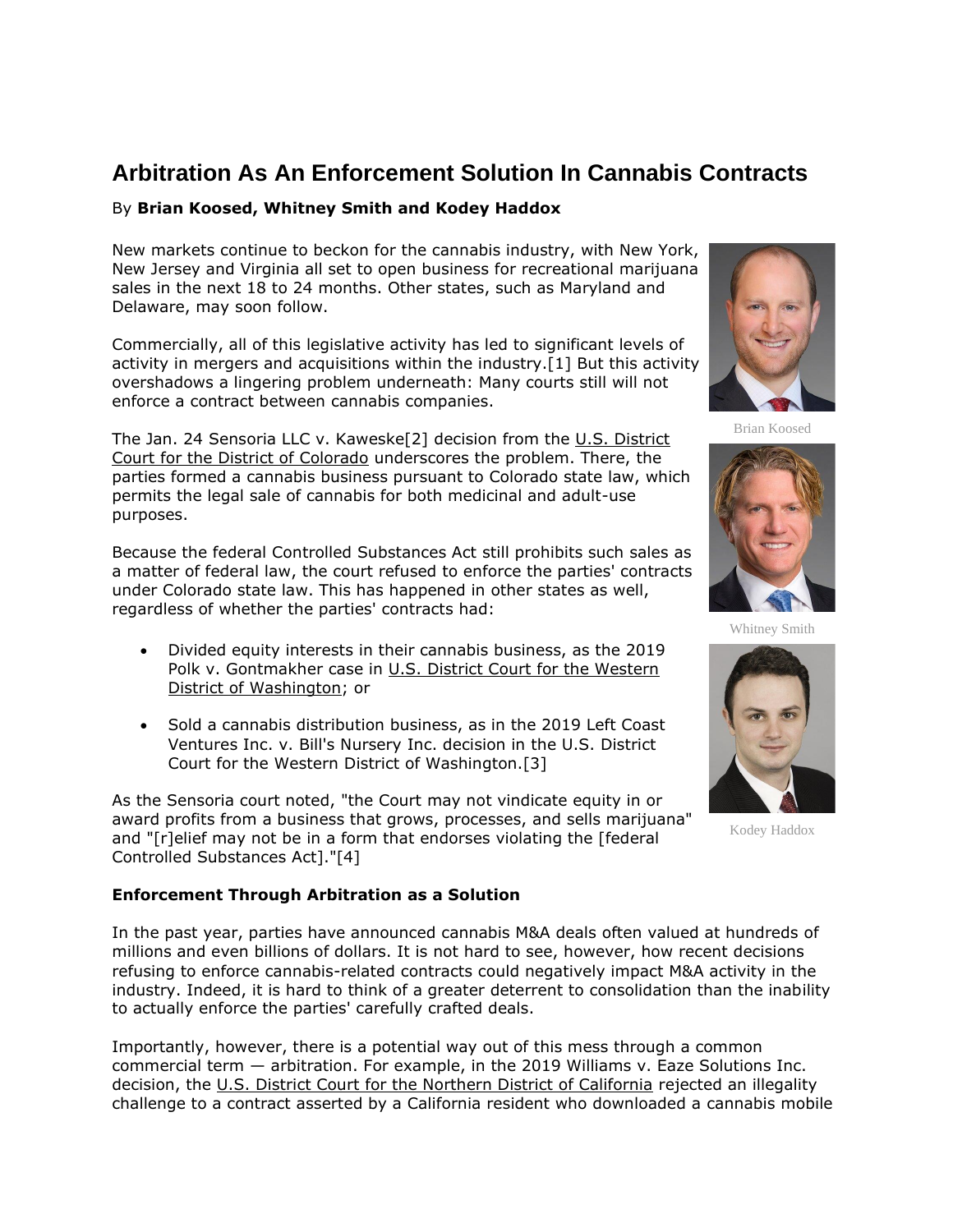application created by Eaze Solutions.[5]

The California Federal Court's reasoning was elegant in its simplicity: The parties' contract expressly provided for arbitration of the parties' disputes and, under the Federal Arbitration Act and binding [U.S. Supreme Court](https://www.law360.com/agencies/u-s-supreme-court) precedent, any issues of illegality were to be determined by the arbitrators, not the federal courts.[6]

Indeed, as the court noted, the Supreme Court squarely addressed this question  $-$  whether a court or an arbitrator should consider the claim that a contract containing an arbitration provision is void for illegality — in the 2006 Buckeye Check Cashing Inc. v. Cardegna decision.[7]

There, the Supreme Court held that, under the FAA, an arbitration provision is severable from the rest of a contract and, once the court determines that the parties have a valid arbitration agreement, any claim that illegality precludes enforcement of the contract as a whole is left to the arbitrator.[8]

The Eaze court merely applied the logic of this binding precedent to the new issue of whether a cannabis contract that is valid under state law is nevertheless rendered illegal by federal law's continued prohibition of cannabis. Finding that the parties validly agreed to arbitrate their disputes, and that the FAA governed the parties' arbitration agreement, that was the end of the court's inquiry. It was up to the arbitrators to decide whether illegality rendered the contract unenforceable.[9]

### **Expanding and Improving Eaze for a Path Forward**

Unless and until the U.S. Congress amends the Controlled Substances Act<sup>[10]</sup> or otherwise resolves the existing — and widening — conflict between federal law and state laws on cannabis, the illegality defense will loom over any attempt to enforce a cannabis-related contract, no matter how big or small. Accordingly, cannabis investors, businesses, and those who do business with them would be wise to take a lesson from the case law above and expressly opt for arbitration over litigation in their commercial cannabis contracts.

That said, while the Eaze decision certainly points a generic path forward, cannabis companies should improve upon the logic of that decision by creating a model arbitration provision for themselves that accounts for the unique aspects of their business as they navigate the current state of legal flux. Specifically, cannabis investors and businesses should consider the following upon choosing arbitration over litigation to enforce their contracts:

First, contractually define the governing arbitration and substantive law. For example, cannabis investors and businesses might choose the FAA solely to govern whether their arbitration clause is enforceable, given the strong federal presumption for enforcing arbitration provisions, combined with the Supreme Court's binding precedent in Buckeye Check Cashing removing illegality issues from the purview of the federal courts.[11]

But federal substantive law renders cannabis contracts illegal, so a different substantive law — ideally, a state with relatively established commercial law precedent, plus clear public policy in favor of cannabis legalization — should be chosen to govern all other aspects of the parties' contract.[12]

Either way, the parties should be clear, in their choice of law provisions, to specify that that state's laws govern all aspects of the contract, except perhaps whether an arbitration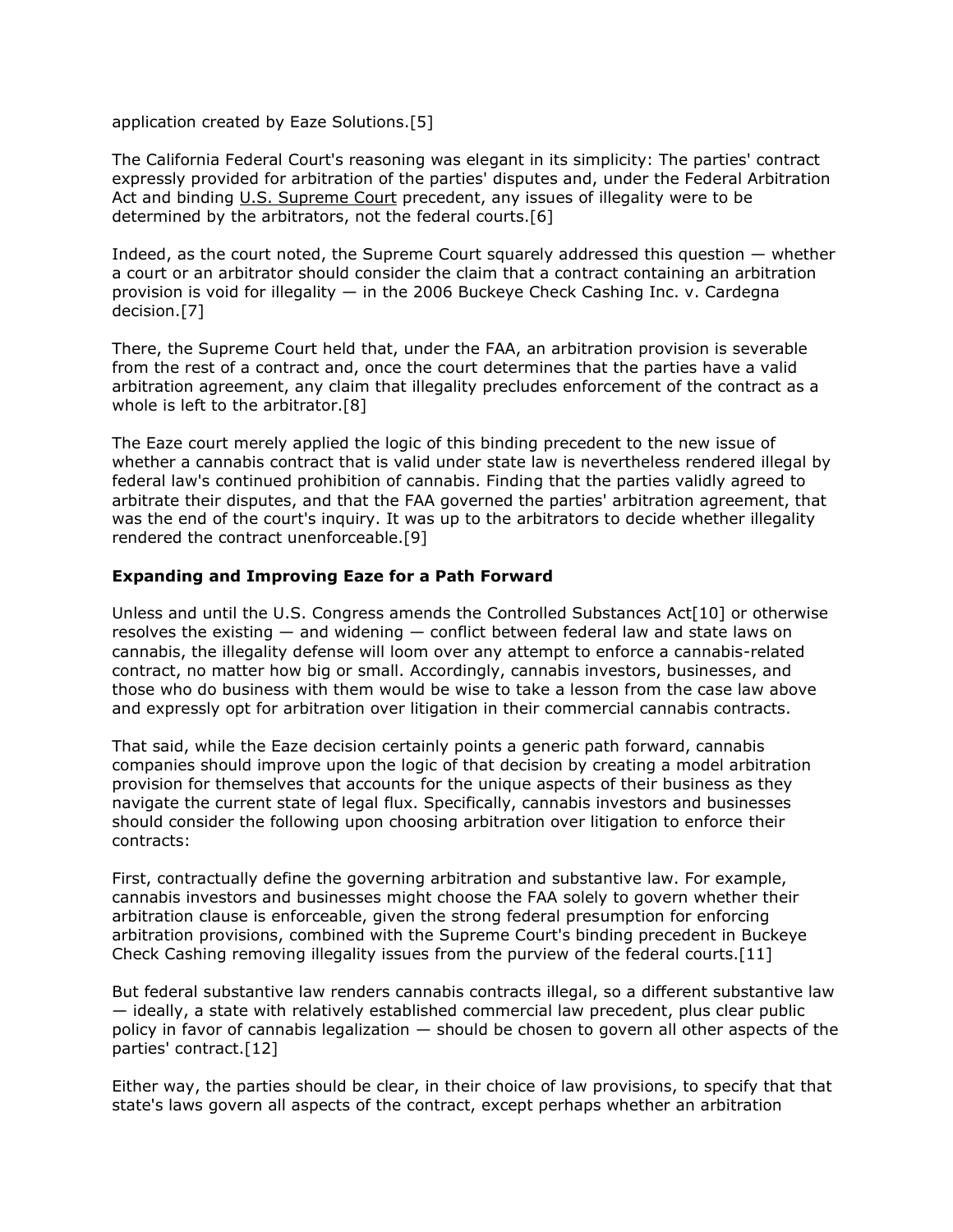agreement has been formed, which is specifically governed by the FAA.

Second, use the benefits of arbitration — namely, the ability to specify the exact terms of what the parties can and cannot arbitrate  $-$  to limit the parties' ability to argue, after the fact, that their contract is not enforceable. This would include, among other things, agreeing not to argue in any subsequent dispute that the parties' contract is illegal or void as against public policy. As these are merely defenses to enforcement, not to contract formation, this should not be especially controversial in any subsequent arbitration. Indeed, sophisticated commercial parties regularly waive other arguments or defenses — such as personal jurisdiction, service of process, forum non conveniens, or waivers and laches — by contract.

Third, think early about how to confirm a potential arbitral award in your favor. For example, while federal law remains unfavorable to cannabis contracts  $-$  to put it mildly  $$ state laws have more quickly adapted.

Accordingly, cannabis investors and businesses might consider expressly providing in their contract that any effort to confirm the arbitral award —and turn it into a court judgment entitled to full faith and credit under the U.S. Constitution — should exclusively proceed in a chosen state court, like Colorado or California, where cannabis is legal, rather than in federal court. This would ensure that a federal court is not presented with the question of whether to confirm an arbitral award involving cannabis businesses that may conflict with federal prohibitions.

Fourth, keep in mind that until federal laws change, equitable relief will remain a challenge. Cannabis investors and businesses should think carefully and consult with counsel about how to navigate a world where equitable relief may be difficult, if not impossible, to attain and money damages are likely the only recovery available.

Fifth, and finally, consider requiring mandatory mediation as a condition precedent to arbitration. A sophisticated mediator with cannabis industry experience  $-$  and there are a few out there — may help the parties avoid the time and expense of arbitration, not to mention the various legality, public policy, and enforcement issues noted above.

### **Conclusion**

In sum, the unique opportunities presented by the cannabis industry also come with some unique risks that jeopardize the ability of investors and businesses to enforce their cannabis-related contracts. Of course, those risks will not go away completely until federal laws concerning cannabis change.

But, until they do, a carefully crafted arbitration agreement and thoughtful selection of which laws govern the contract may give cannabis investors the best possible odds of getting what all commercial parties ultimately want — confidence that their contracts will be enforced, as written.

*[Brian D. Koosed](https://www.klgates.com/Brian-D-Koosed) and [Whitney J. Smith](https://www.klgates.com/Whitney-J-Smith) are partners, and [Kodey M. Haddox](https://www.klgates.com/Kodey-M-Haddox) is an associate, at [K&L Gates LLP.](https://www.law360.com/firms/k-l-gates)*

*K&L Gates associate Ashley Song contributed to this article.*

*The opinions expressed are those of the author(s) and do not necessarily reflect the views*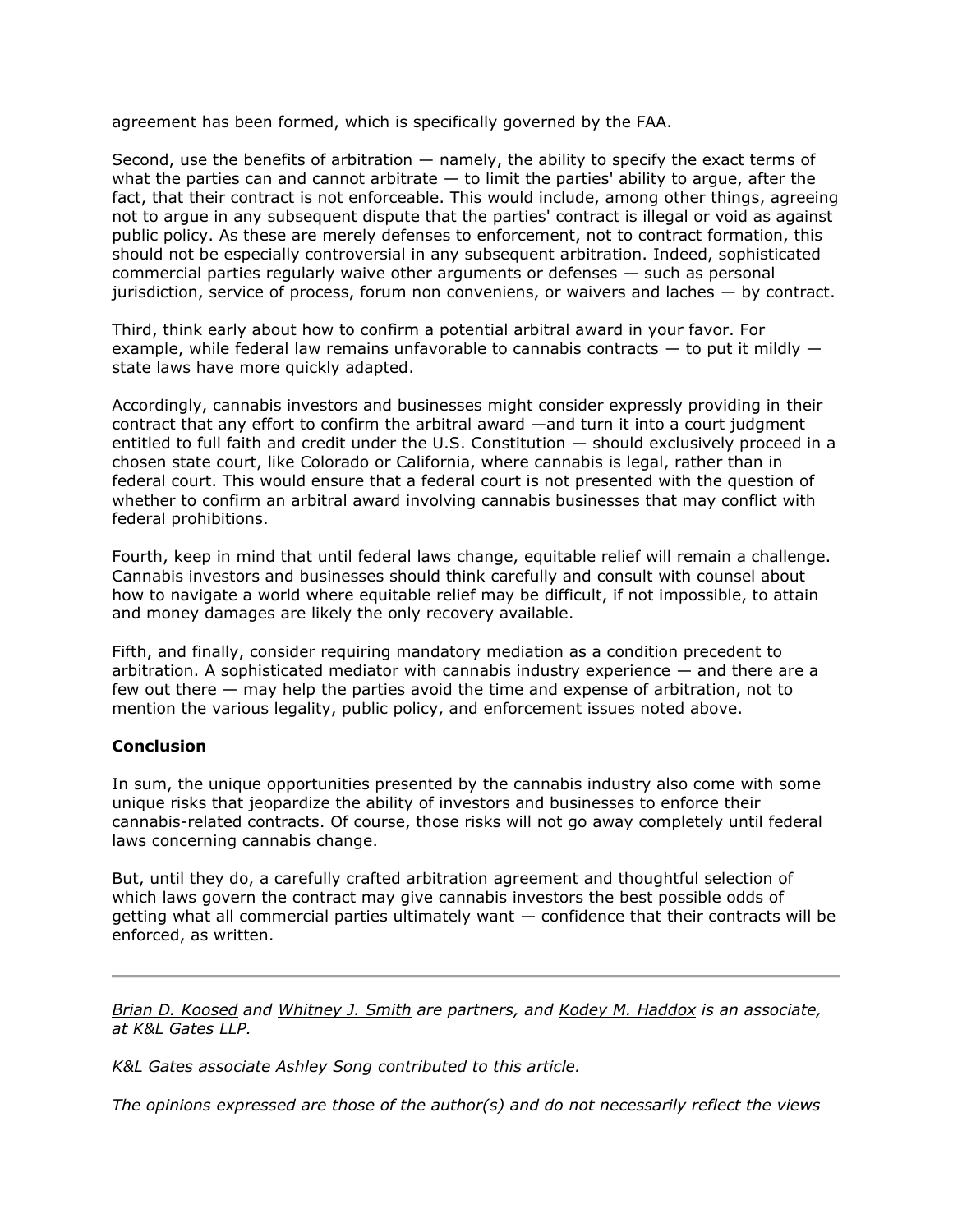*of the firm, its clients, or Portfolio Media Inc., or any of its or their respective affiliates. This article is for general information purposes and is not intended to be and should not be taken as legal advice.*

[1] See, e.g., Matthew Clark, A Look at 2021 Cannabis Mergers and Acquisitions + Viewer Response, MONEY & MARKETS (Dec. 10, 2021), [https://moneyandmarkets.com/2021](https://moneyandmarkets.com/2021-cannabis-mergers-and-acquisitions/) [cannabis-mergers-and-acquisitions/.](https://moneyandmarkets.com/2021-cannabis-mergers-and-acquisitions/)

[2] Sensoria, LLC v. Kaweske, 2022 WL 204606 (D. Colo. Jan. 24, 2022).

[3] See Polk v. Gontmakher, 2019 WL 4058970 (W.D. Wash. Aug. 28, 2019); Left Coast Ventures, Inc. v. Bill's Nursery, Inc., 2019 WL 6683518 (W.D. Wash. December 6, 2019).

[4] Sensoria, 2022 WL 204606, at \*11; see also Polk, 2019 WL 4058970, at \*2. Both the Polk and Left Coast courts further noted that the fact that the plaintiffs sought specific performance – awarding of a specific interest in a cannabis business – raised greater illegality concerns than merely seeking money damages, because the plaintiffs asked the court to mandate conduct that violated federal law.

[5] Williams v. Eaze Sols., Inc., 417 F. Supp. 3d 1233 (N.D. Cal. Oct. 21, 2019).

[6] Id. at 1241–42.

[7] Buckeye Check Cashing, Inc. v. Cardegna, 546 U.S. 440 (2006).

[8] Id. at 445–46.

[9] Williams, 417 F. Supp. 3d at 1239 (rejecting plaintiff's argument that the FAA did not apply because all commercial activity was limited to the State of California, citing the Supreme Court's holding in Gonzalez v. Raich, 545 U.S. 1 (2005), which upheld the Controlled Substances Act's cannabis prohibition as to purely intrastate possession and use of cannabis for medical purposes, for the proposition that such intrastate activity still falls within the broad reach of Congress' power to regulate interstate commerce, here via the FAA).

[10] There are a number of legislative proposals to alter federal law. Some seek complete descheduling, while others focus on the financial system. See Daniel S. Nuñez Cohen, Barry M. Hartman, Brenden R. Chainey, & Scott J. Gelbman, In The Weeds: The States Reform Act of 2021, the Latest Comprehensive Cannabis Reform Bill, K&L GATES (Nov. 15, 2021), [https://www.klgates.com/In-the-Weeds-The-States-Reform-Act-of-2021-the-Latest-](https://www.klgates.com/In-the-Weeds-The-States-Reform-Act-of-2021-the-Latest-Comprehensive-Cannabis-Reform-Bill-11-15-2021)[Comprehensive-Cannabis-Reform-Bill-11-15-2021;](https://www.klgates.com/In-the-Weeds-The-States-Reform-Act-of-2021-the-Latest-Comprehensive-Cannabis-Reform-Bill-11-15-2021) Brenden R. Chainey, Daniel S. Nuñez Cohen, Daniel F. C. Crowley, Scott J. Gelbman, Barry M. Hartman, & Kathleen L. Nicholas, Cannabis Banking: The Safe Banking Act 2.0 Passes the House of Representatives, K&L GATES (Apr. 20, 2021), [https://www.klgates.com/Cannabis-Banking-The-SAFE-Banking-](https://www.klgates.com/Cannabis-Banking-The-SAFE-Banking-Act-20-Passes-the-House-of-Representatives-4-20-2021)[Act-20-Passes-the-House-of-Representatives-4-20-2021.](https://www.klgates.com/Cannabis-Banking-The-SAFE-Banking-Act-20-Passes-the-House-of-Representatives-4-20-2021) Whether and to what extent any of these proposals might impact the enforceability and arbitration issues discussed in this Article is not covered here, but will be the subject of a future article.

[11] Buckeye, 546 U.S. at 445–46; see also [Epic Systems Corp.](https://www.law360.com/companies/epic-systems-corp) v. Lewis, 138 S.Ct. 1612 (2018) (holding that Congress must have expressed a "clear and manifest" intent to displace the FAA in order to invalidate arbitration provisions covering federal claims).

[12] See Volt Info. Scis., Inc. v. Bd. of Trs. of Leland Stanford Junior Univ., 489 U.S. 468,